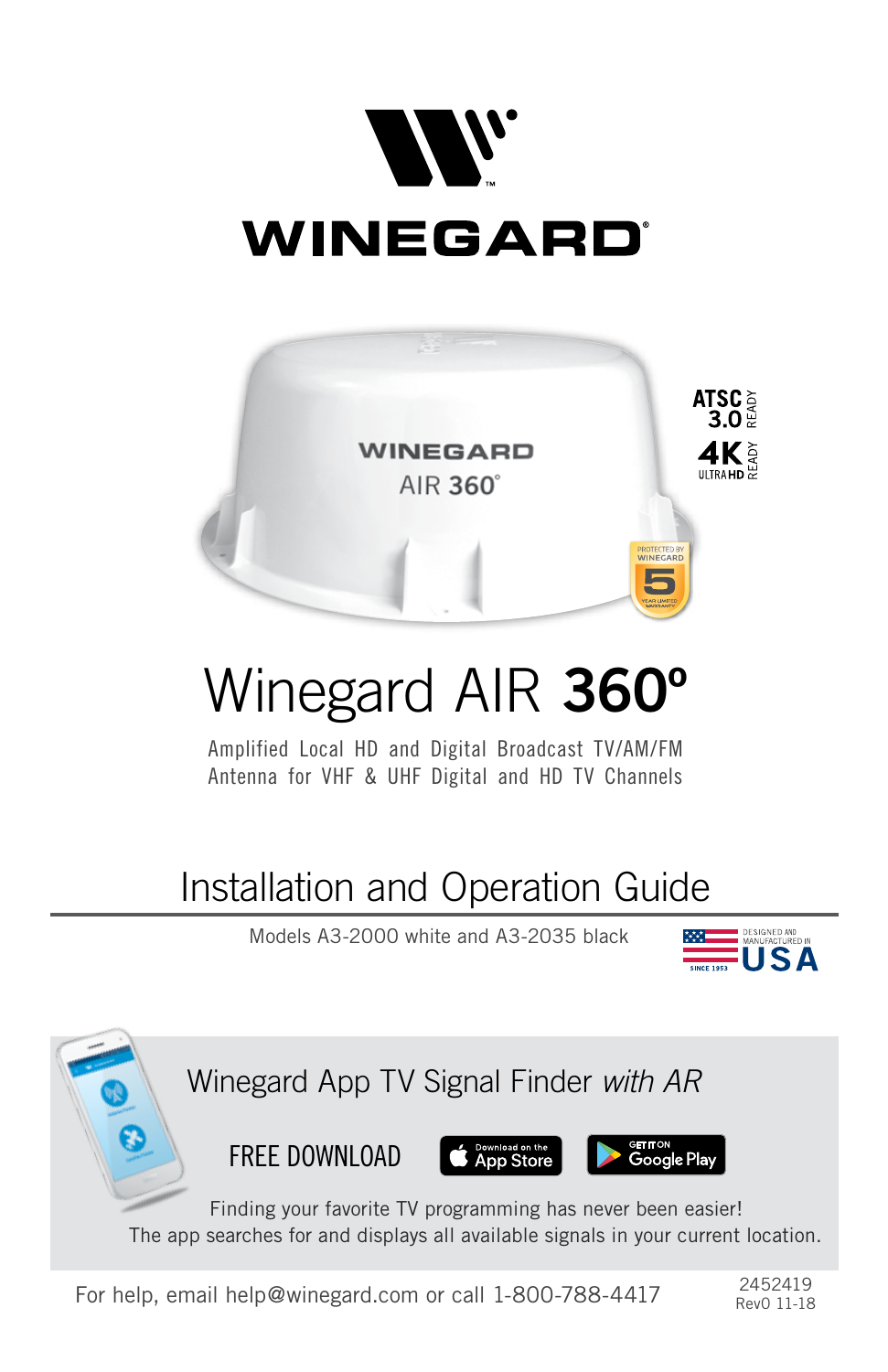## Specs / Features

- Designed for RV use
- Durable UV and weather resistant
- 360° Signal Reception
- High Definition VHF/UHF Digital Signals
- ATSC 3.0 Ready
- Amplified
- State of the art pHEMT technology with 4G LTE Filter
- Range Up to 50 miles\*
- AM/FM
- $\bullet$  Height 6.9"
- Diameter of dome 17.25"
- Frequency Range:
	- VHF 54 to 216 MHz
	- UHF 470 to 700 MHz
	- AM 520-1710K
	- FM 87.5-108 MHz
- $\bullet$  Gain 18 dB
- Noise 1 dB
- Impedance 75 ohms
- Power Supply DC 12V



\*Antenna reception may vary based on transmitting antenna tower height, lobe pattern of the transmitter, height of the receiving antenna, weather conditions, and terrain on receiving path, including trees, buildings and hills.

6.9"

## Safety Recommendations

- **Do not attempt to install this system in the rain or under any wet conditions.**
- **Do not paint this antenna. Painting the antenna will void the warranty.**

## Parts



Antenna with AM/FM antenna



20' Coax Cable

Coax to Audio Cable Mounting Screw (10)



Power Supply/Wall Plate w/Hardware

## Choosing a Location for the Antenna & Power Supply

**Before mounting the antenna,** determine a location for the wall plate/power supply. Keep in mind the following:

- A coaxial cable will have to run from the power supply to the antenna and from the power supply to each television.
- An additional coax cable will have to run from the AM/FM antenna to the radio (coax not provided).
- Coax cables will have to be routed through the roof directly into the perimeter of the antenna. It will not seal correctly for the cables to exit under the flange. Failure to install correctly could cause damage to the antenna and possibly the RV.
- A 12 V connection must be made to the back of the power supply.

**Then, choose a location** for the antenna that meets the following requirements:

- Offers enough support for a secure installation
- Maintains adequate clearance from the edge of the roof and any obstructions
- clearance distance of 24 in. needed from center of antenna to front of the vehicle
- clearance distance of 18 in. needed from center of antenna to nearest obstruction and to the edge of the roof

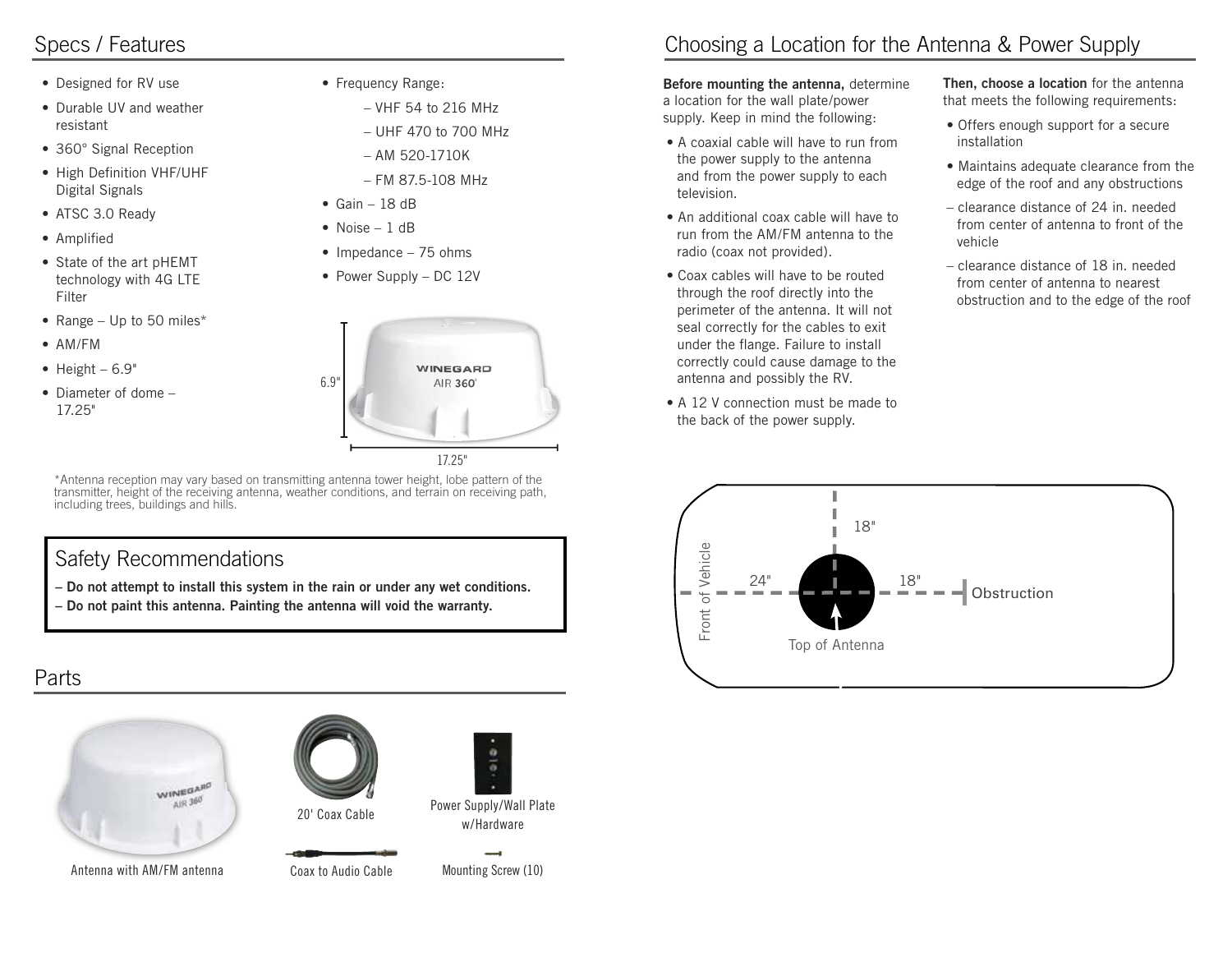## Installation Instructions

**Winegard** offers the following installation steps for the Winegard Air 360:

**Failure to follow these instructions could cause damage to the unit making it inoperable, as well as, possible damage to the vehicle on which it is installed.**

**Step 1** – After selecting a spot on the vehicle for the antenna, drill at minimum a 1 inch hole for two coax cables *(only one provided)* to run from the antenna to the Winegard power supply and from the AM/FM antenna to the AM/FM receiver *(not provided)*. **Do not seal this hole**.

**Step 2** – Next, connect the coax cable to the Over-The-Air (OTA) antenna F-Jack located centrally under the dome. If AM/ FM is desired, connect a coax cable *(not provided)* to the F-Jack on the AM/FM antenna located on the base of the AM/ FM antenna. Route both coax cables through the 1 inch hole created in step 1.

**NOTE:** To ensure a reliable signal, it is recommended to use RG-6 coax no longer than 30 feet from the roof antenna to the wall plate.

**Be sure to tighten the coax cables to the F-Jacks (finger tight plus 1/8 turn). Failure to do so may cause the signal to become intermittent or unusable.** 

**Step 3** – On the edge of the flange you will notice 2 FRONT **1 SYEM** labels. These labels should be facing the front of the RV on one side and the rear of the RV on the other.

**Step 4** – It is recommended to use Butyl tape for extra protection under the flange before screwing to the roof.

**NOTE:** Before using the supplied mounting screws, check with your vehicle manufacturer for any special screw requirements.

Screw in 6 approved mounting screws into the 6 mounting holes around the flange and into the roof.



**Step 6** – Connect the coax cable attached to the OTA antenna to the ANT IN F-Jack input of the Winegard power supply.

**Step 7** – Connect the coax cable attached to the AM Antenna to the Audio Extension Cable (CL-FM06). Next connect this Audio Extension Cable into the AM/FM receiver.

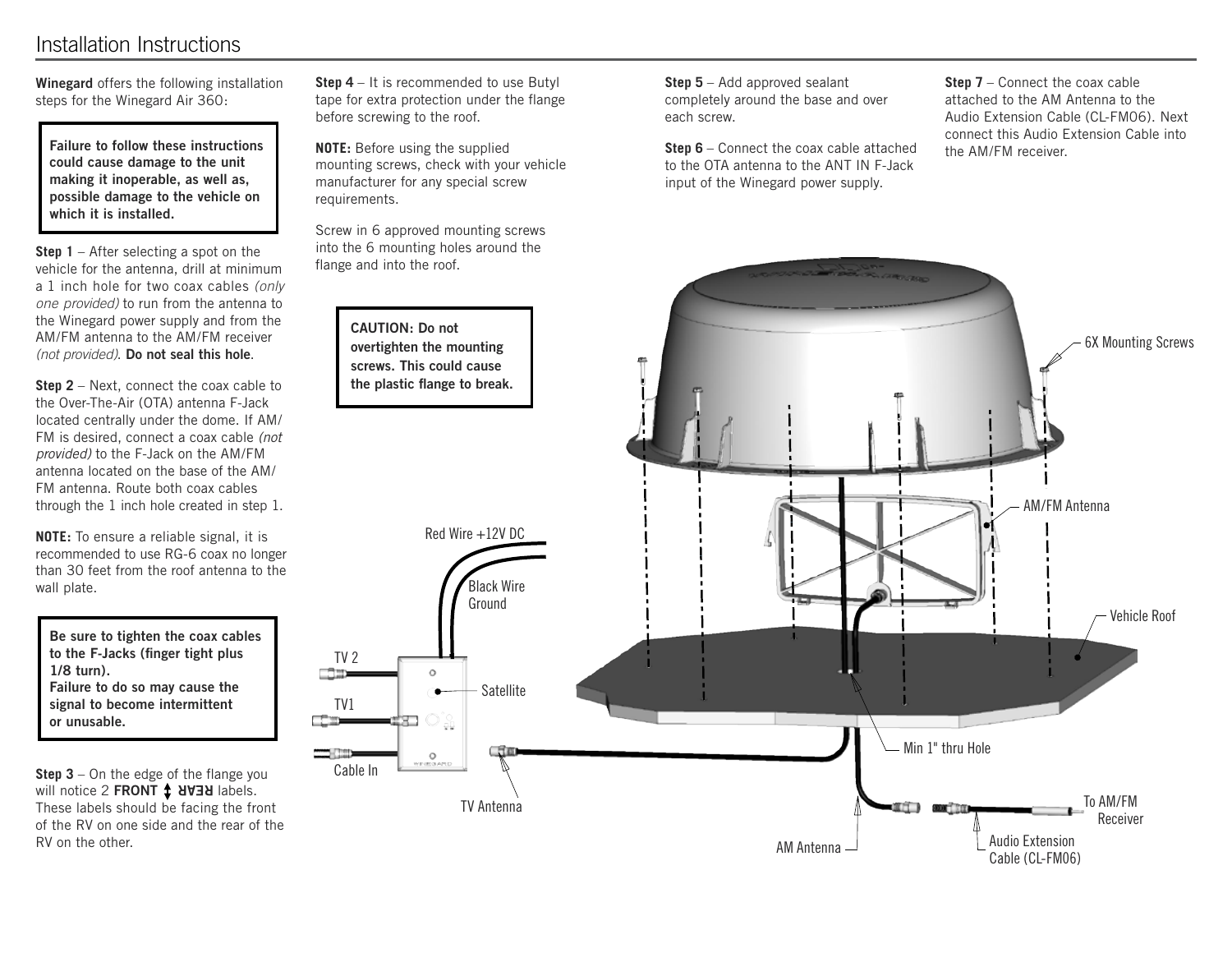## Installing the Power Supply

#### **WARNING: The power supply should be turned off when connecting cables.**



**Step 1** – The power supply may be flush mounted in most standard electrical boxes. To flush mount, cut a hole in the wall to fit the box. Run two #12 wires between the wall plate and +12 VDC source, and route downlead cable to this location.

**Step 2** – Make a 12 volt connection to the power supply. Install the supplied terminals on wires from +12 VDC source, and crimp the terminals with an appropriate crimping tool.

**Step 3** – Push the wires onto tabs on the back of the power supply. ("PWR" and "GND" are also noted on the underside of the power supply electronics board.)

**Step 4** – Connect the coax cable from the antenna to the "ANTENNA" port on the power supply, and tighten until fingertight. Then, tighten 1/4 turn more.

**Step 5** – If hooking up the antenna to two televisions, connect a coax cable from the "SET 2" port to the "Antenna In" port on the second television.

If hooking up a cable input, connect the cable input to the "CABLE" port on the power supply.

**Step 6** – Mount the power supply in wall with the provided screws.

**Step 7** – Connect a coax cable from the coax port on the front of the power supply to the "Antenna In" coax port on the main TV.

**Step 8** – Press the "ON" switch on the front of the power supply, and check that the light is on.

This unit is equipped with a polyswitch, which will shut down +12 VDC if there is a direct short between the antenna and power supply. The indicator light will not light. Once the short is eliminated, the device will reset itself.

### First time users

You must run a channel scan after installing the antenna to receive maximum programming.

Ensure the antenna power supply (wall plate) is in the "ON" position and the green indicator light is illuminated.

## How to Run a Channel Scan

Using the television remote, select "Menu" and then "Settings."

Select "Channel Setup."

Select "Antenna" or "Air," depending on your TV. Make sure you are not on "Cable."

Select "Channel Search" or "Channel Scan." Keep in mind that steps to perform a channel scan may vary. If the wording in your TV differs from the options shown, refer to your TV user manual for help.

## Troubleshooting

Do not install couplers, splitters, etc. between the power supply and the antenna. Installation of any item on the downlead may cause a short in the system. The downlead supplies +12 VDC to the preamp in the antenna.

## Testing Power Supply

Make sure the TV set is working properly.

Remove the power supply from wall, and visually inspect for burned/broken parts. If there are ANY broken/burned parts, replace power supply.

Disconnect the cable from the antenna jack on the power supply. Check for  $+12$ VDC. If +12 VDC is present, there is a

A new scan will find any new channels that have been added in your area as well as finding any channels that have changed or moved since the last scan.

While the steps to perform a channel scan may vary between televisions or compatible devices, below are some general guidelines to follow.

#### Running a channel scan is NOT the same as pressing Channel UP/DOWN on your remote.

To receive maximum programming, you have to run a channel scan after setting up the antenna. To keep your channel line-up up-to-date, it is a good idea to run a channel scan monthly, anytime a channel is lost, and anytime you change locations.

The power supply should be turned OFF when connecting/disconnecting cables to power supply and antenna but should be turned ON when testing for voltage.

cable problem connecting the power supply to the antenna. Repair/replace cable.

If +12 VDC is not present at the antenna jack, be sure the indicator light is ON. If not, check the polarity of the red/white wires and the +12 VDC source.